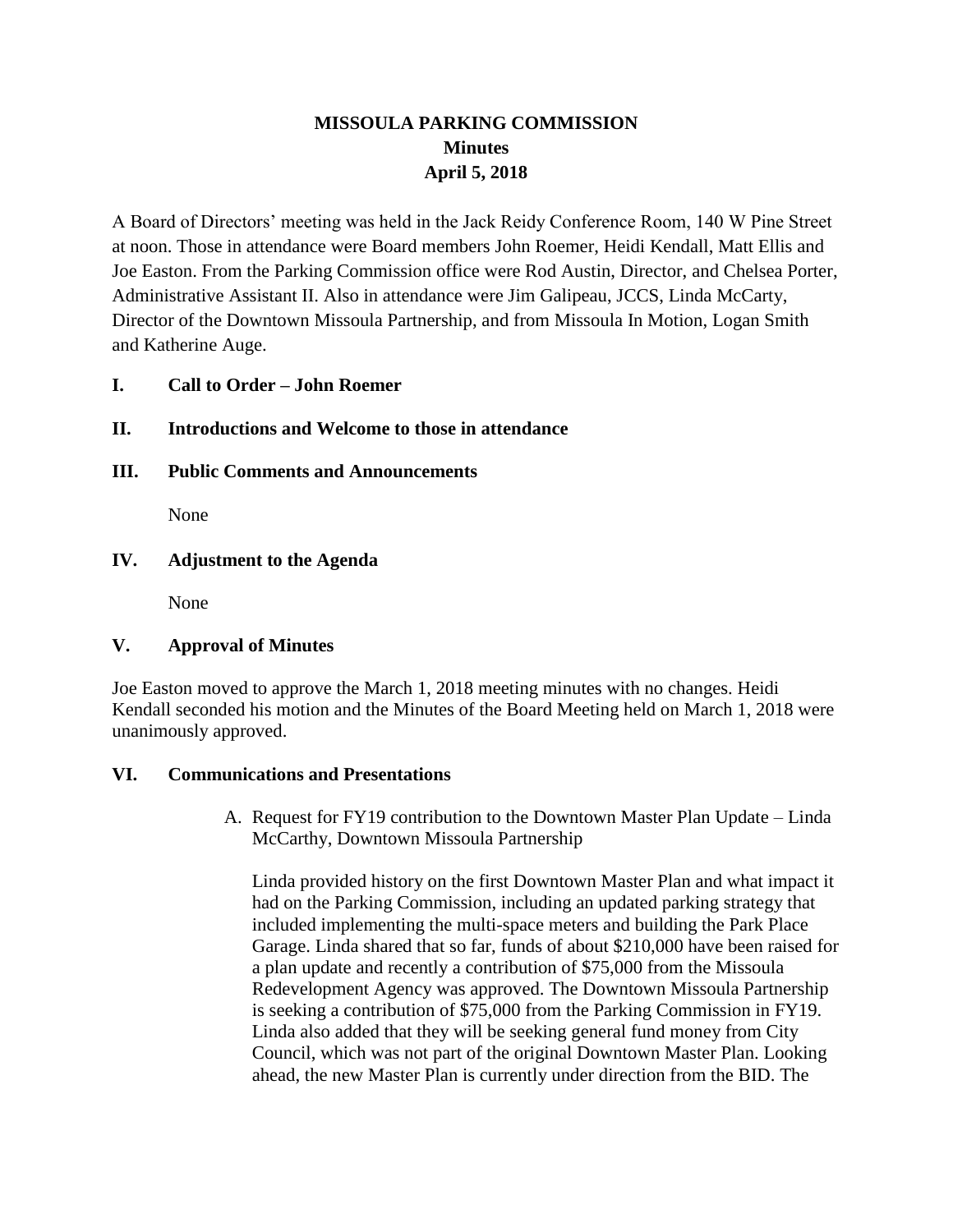Master Plan is scheduled to have an RFP published in May. The goal is to review all submissions over the summer and start in September with consultants, which should last 9-12 months. Linda believes that parking fits in to a revised master plan because it is intertwined with all aspects of the downtown experience, being the first and last thing experienced when coming downtown.

Joe Easton asked if the previous master planning process changed or identified the original location of the Park Place structure. Linda replied that yes, the location was identified as part of the original Master Plan and that Park Place was a catalytic project for the Master Plan. Joe is interested in entertaining the plan, but wants to make sure MPC goals align with the new plan and requests a detailed update from Rod Austin about how MPC goals and vision fit in with a new Master Plan and what things MPC would be advocating for in the process. Linda commented that with a process such as a new Master Plan, it would be important for MPC to be involved in public meetings and to meet with the consultants so that the needs of MPC are well known and properly met. She also mentioned that the last time a Master Plan was created, the consultant came to MPC Board meetings as a part of the process.

Rod Austin gave a list of items he feels could be addressed in a Master Plan and stated it would be helpful to look over the last Master Plan for things that are falling behind. He suggests creating a planning committee that could be present for all parts of the planning process.

Matt Ellis stated that because he is on the implementation committee for the Downtown Master Plan, he will be abstaining from the vote on the request, but wanted to voice his support of the Master Plan. He thinks that downtown parking was one of the primary beneficiaries from the original Master Plan and there are goals that still exist from the previous plan that just need to be identified better. He also thinks it is a good use of MPC funds to partner with other downtown entities to get information needed for further development without having to pay for the entire cost of obtaining that information.

Joe Easton stated he anticipates he will support the request, but suggested tabling it until the next meeting while waiting for a needs statement to be brought to the board for further review. He would like outlined goals for the future to make sure MPC interests and future goals are protected throughout the public process of a new Master Plan.

Heidi Kendall stated she is also inclined to support the funds. She asked if, when considering expenditures like this in the past, have they been included in the budget. This particular request is already in the budget for FY19. She also asked who the members of the implementation committee are, Linda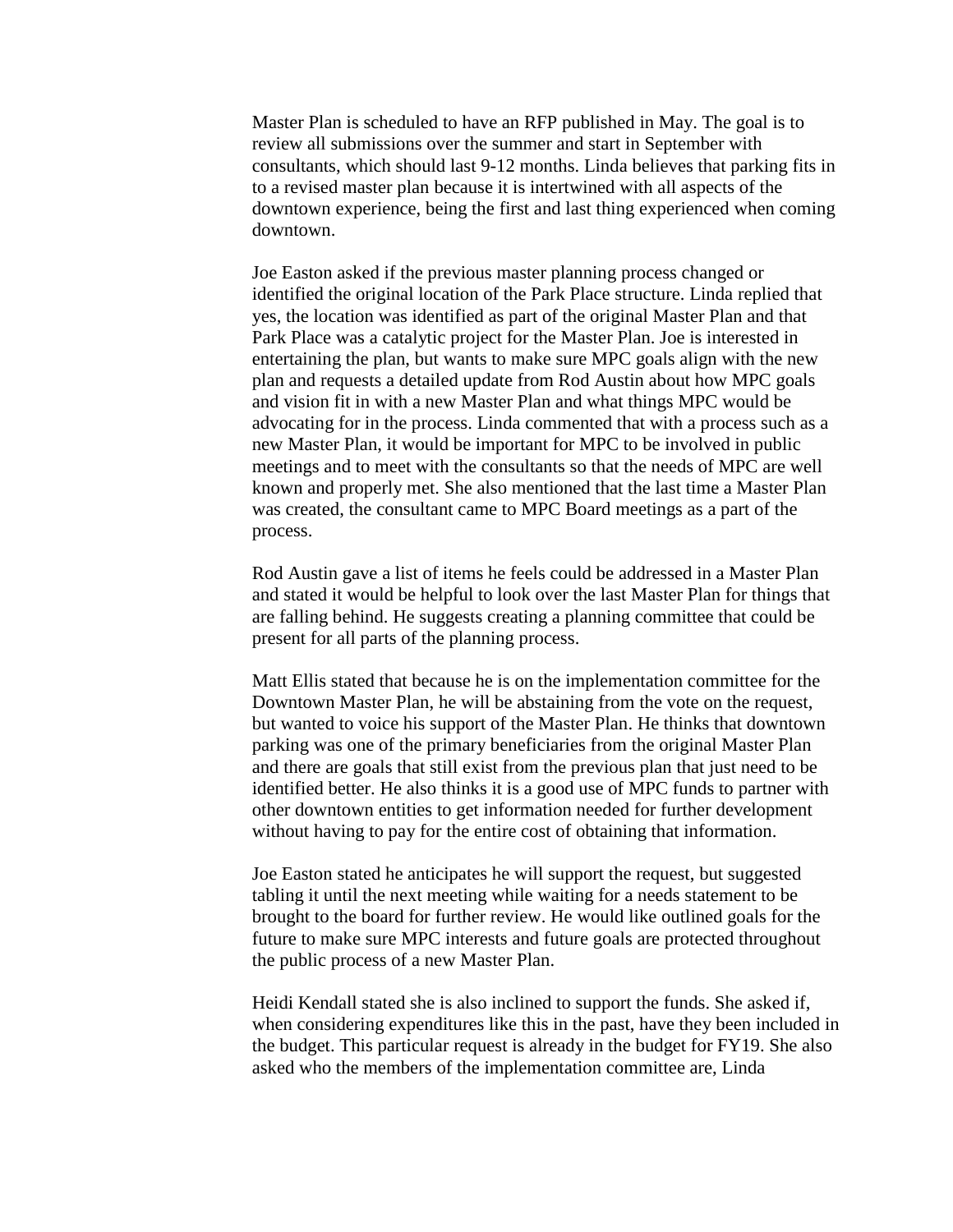McCarthy and Matt Ellis were able to list the names of all sixteen individuals on the committee. Heidi stated she is interested to know how departments dealing with public safety and public health are involved with the Master Plan. Linda responded that there could be a stakeholder group for those things, and in the past there had been a steering committee and technical advisory group that included the Health Department and Police Department. Heidi stated that the Health Department is facing issues with DUI occurrence and it is suspected a lot of that may originate from recreational activities downtown. She would like to know if there is a part of the Master Plan that can help to improve services like the bus lines or Uber in and around the downtown area. Linda agreed that biking, walking and busing are all part of what needs to be thought of and considered for a healthy and vibrant downtown, including street design.

B. Request for FY19 matching funds – Katherine Auge and Logan Smith, Missoula In Motion

Katherine and Logan gave background information about Missoula In Motion. They are currently located within the Transportation Department of the City of Missoula. They work to achieve a connected transportation network that is safe, accessible, affordable and desirable to citizens. They gave information on the various programs Missoula In Motion supports including First Friday Parklets, a trip planning tool, Way To Go carpooling including a guaranteed ride home program for carpool participants, and working with employers to incentivize carpooling among their employees.

Missoula In Motion requests MPC's continued contribution of \$8,000 in grant match support for FY19, and to request that MPC budgets for the same amount in FY20. The federal grant program that Missoula In Motion operates under requires a percentage match from other donors to get the federal funding. Joe Easton asked what the total amount is they need to match. Heidi noted that the documents provided put that amount at \$37,000 with both the City of Missoula and Missoula County contributing \$9,900 each, and Mountain Line contributing \$8,000.

#### **VII. Director's Report**

A. Rod Austin shared that there are more transactions being processed through Passport Parking than last fall. Matt Ellis asked how Passport is affecting the credit card processing costs. Rod shared that in the long-term a decrease may be seen in the amount of money budgeted for processing fees. This decrease would come because Passport is the merchant of record for all transactions made in the app. Rod would like to hopefully see 30% usage of Passport but isn't sure if that can be accomplished. He also shared that MPC is working on marketing Passport to the public in hopes of increasing usage.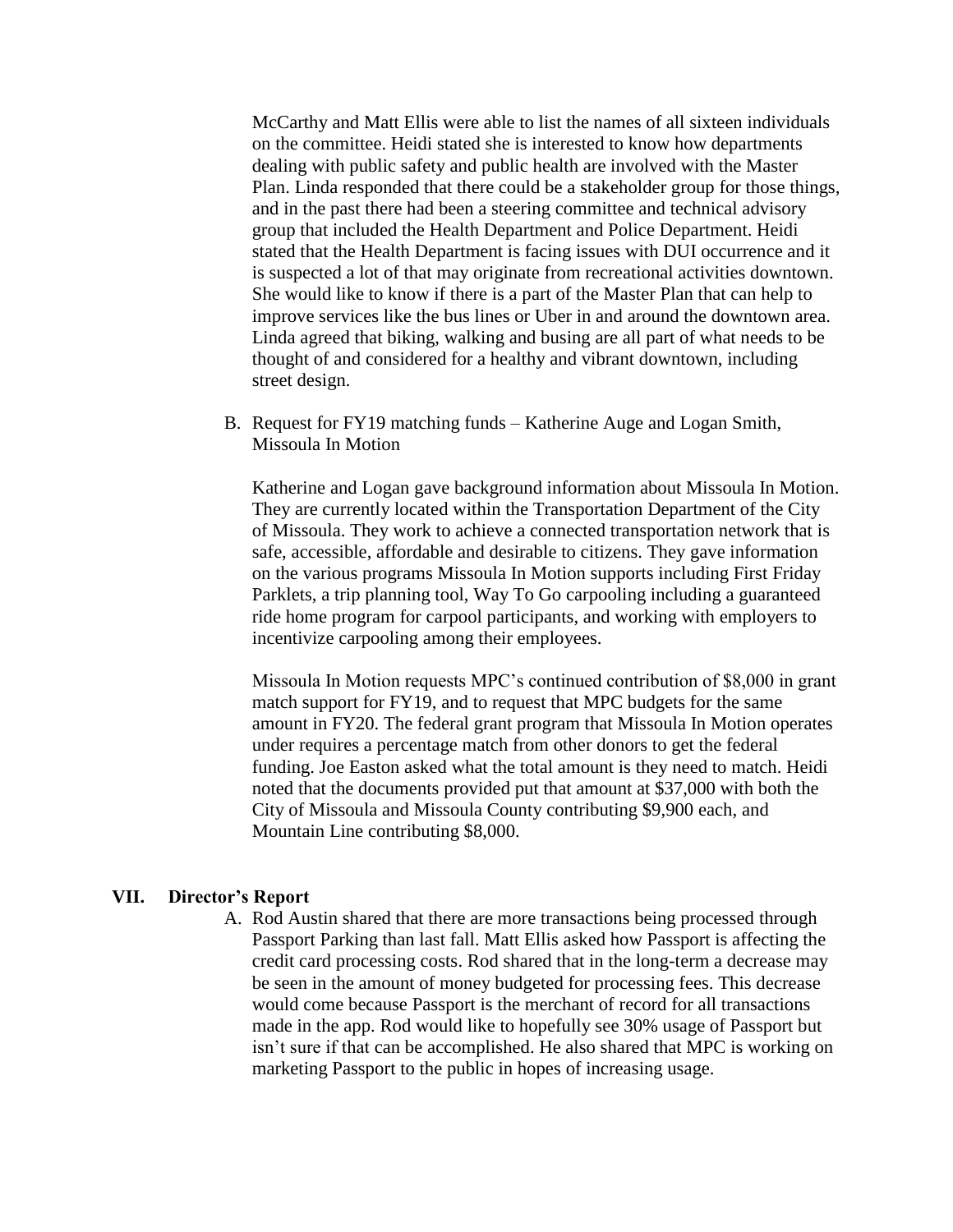B. The MPC collaborated with a class at the University of Montana to promote safe driving practices over the St. Patrick's Day weekend. Vouchers were handed out to get a "free pass" on a parking ticket issued due to deciding not to drive home, and coasters were handed out at bars to be displayed on the dash to avoid a meter violation the morning after not driving home. Forgiveness for making the decision to not drive home after having too much to drink is something often done within the MPC office, but not something that has been advertised in the past.

### **VIII. Financial Statement**

A. Jim Galipeau noted that on the first page of the financial statement a large amount of cash on hand is shown, but roughly reconciled on the third page, due to the loan for PARCS/LPR being dispersed but nothing paid for yet. The summary shows an overall increase in year-to-date, and a very large increase in special parking that seems to be from implementing the Right Of Way policy and collecting payment for those instances. Overall the Net Income is a large increase from the prior year. The report also shows spikes in lease parking at the quarterly billing and a small spike for meter revenue over the summer. Otherwise, meter revenue seems to stay fairly consistent, as well as parking tickets. Jim also noted in regards to Heidi Kendall's question about the Master Plan request, that it is not currently in JCCS' budget documents.

## **IX. Action Items**

A. Contribution to Downtown Master Plan Update - \$75,000

Rod noted that this contribution has been included in MPC projections for a while. John Roemer added that he has been expecting it for quite a while. John has expectations and confidence that MPC will see what is wanted and needed from a Master Plan Update.

Heidi Kendall moved to approve the request. John Roemer seconded her motion. Joe Easton noted that he wanted the minutes to reflect that it is his hope and expectation that staff will create a formal document establishing the MPC goals. Heidi noted she thought the motion could incorporate Joe's expectations, but since it did not she supports his request of a formal document.

With Matt Ellis abstaining from voting on the issue, the motion was unanimously approved.

### B. FY2019 Budget Approval

 Joe Easton stated his goal would be to review all requests for funding of events MPC is asked to contribute to. Matt Ellis suggested in the future that the business promotions and TDM accounts be broken apart so it is easily seen what things are already approved and accounted for.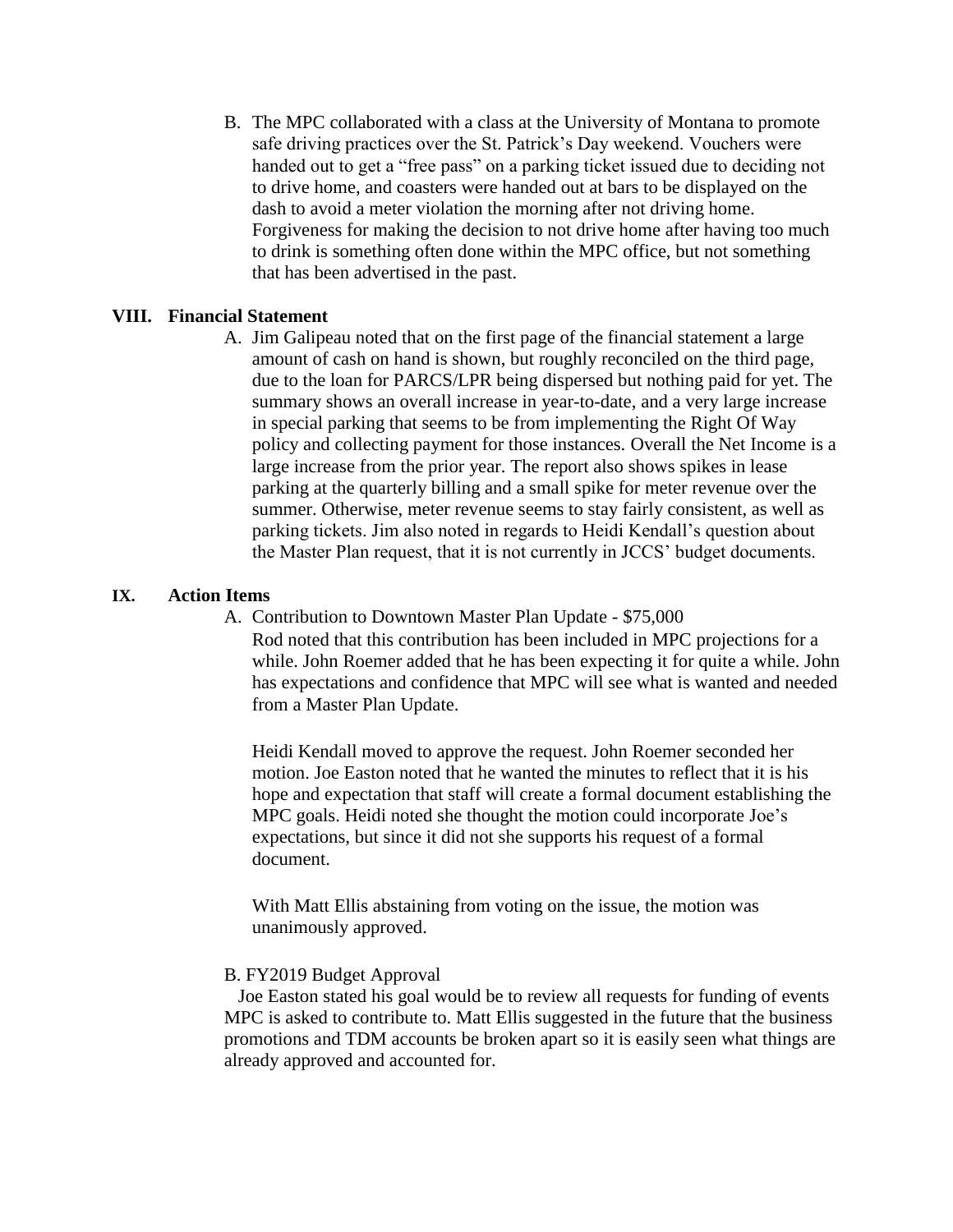Joe Easton moved to approve the FY19 budget, including the \$8,000 matching funds request from Missoula In Motion. Matt Ellis seconded the motion but asked for clarification on the amount of \$300,000 per year for both FY19 and FY20. Rod clarified that amount is a general estimate for work that will need to be done in Central Park and Bank Street, but those amounts could change based on what actual work needs to be done. The motion to approve the FY19 budget, including the matching funds request was unanimously approved.

## **X. Non-action Items**

A. New Business

Finance Committee and Planning Committee –

John Roemer asked what the finance committee would look like and what they would do. Rod explained that the finance committee would discuss what programs MPC should contribute to and what funds to contribute. They would be sure the board sees any contributions before they came up for a vote. The planning committee would meet quarterly to be engaged when consultants are hired for Master Plan. They would meet as needed after that. Rod would like board members to volunteer for these committees, but no more than 2 board members on each committee to avoid a quorum. Rod will send an email asking for volunteers from the board and staff*.* 

John asked if any board members were interested in being on either committee. Matt Ellis would like to be on the planning committee. Heidi Kendall would rather be on the planning committee than the financial committee. Rod will follow up with Joe about being on the financial committee.

B. Old Business

PARCS/LPR update – T2 spent the week here, meeting with electrical contractors and others locally for installation plans. Installation is set to begin the first week in June. PARCS equipment and LPR equipment has been ordered. We have reviewed the management tools, reports, etc. The new gating equipment will help us eliminate system abuse. Go Live for LPR is set for July. The contingency money is already used up, and the board will likely see a request for more funding. MPC is working with ROAM on an agreement to manage their equipment and property.

# **XI. Setting of next meeting and adjournment:**

Meeting adjourned. The next meeting is scheduled for Thursday, May 3, 2018 (Jack Reidy Conference Room)

Respectfully submitted,